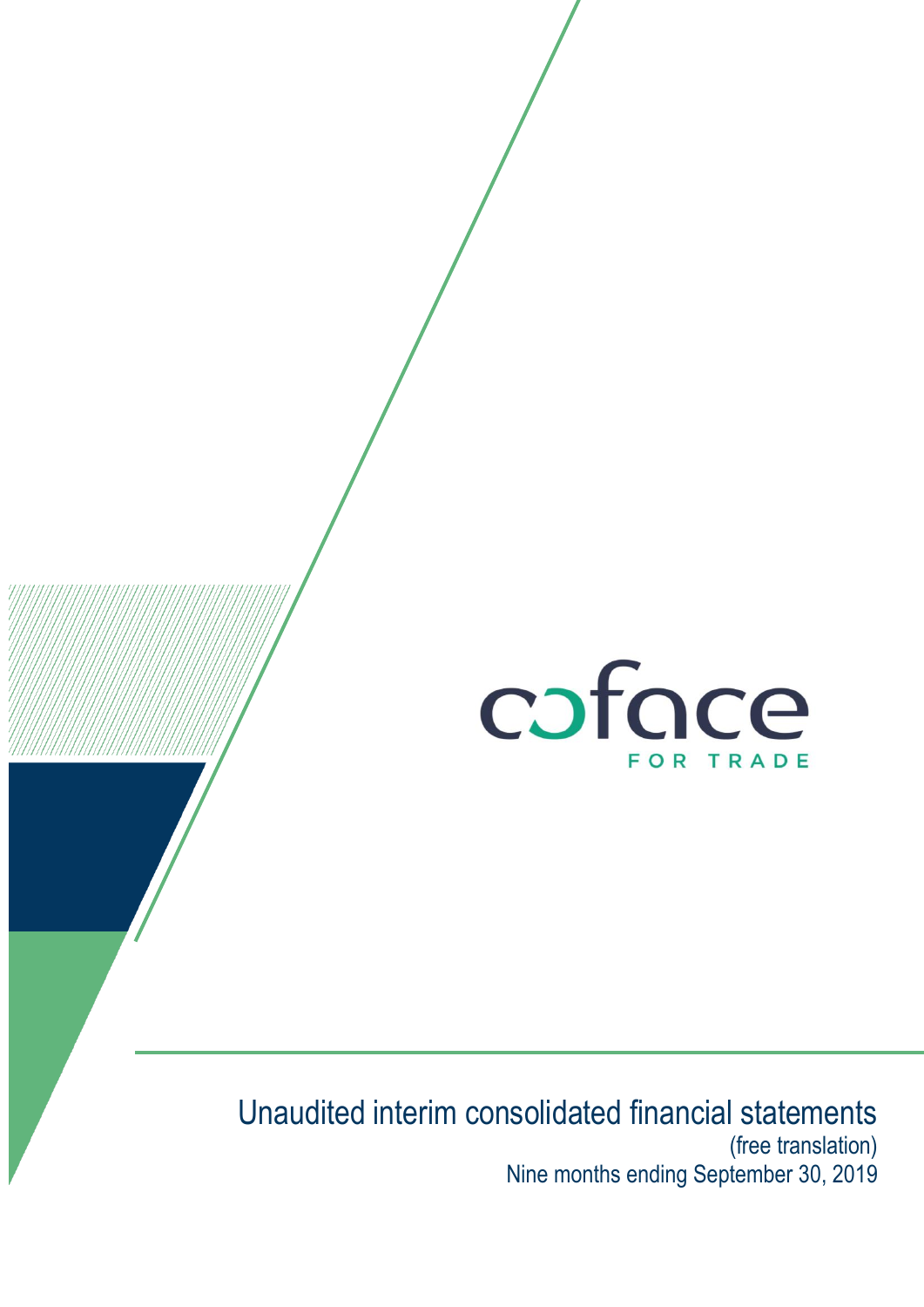### **CONTENTS**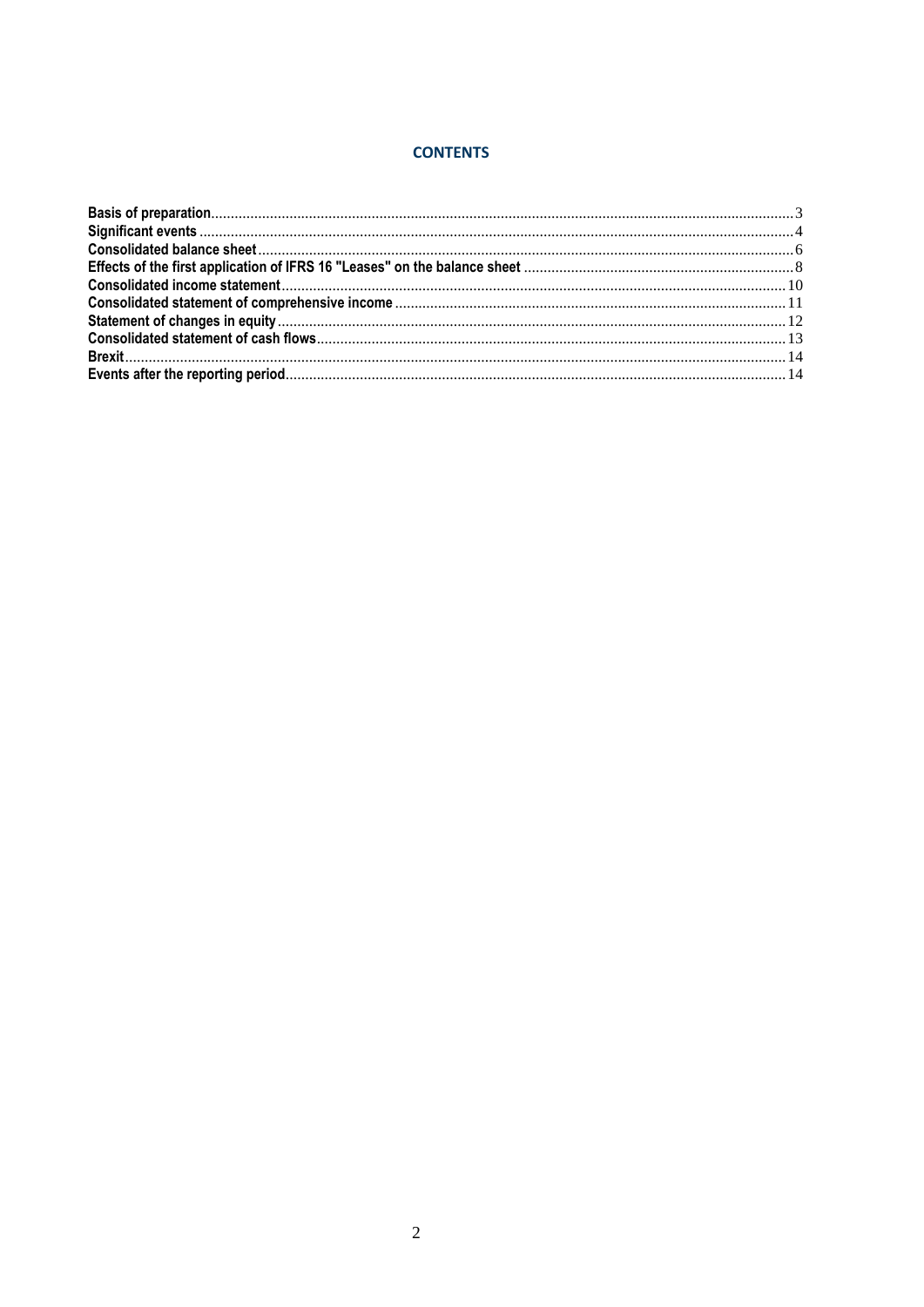### <span id="page-2-0"></span>**Basis of preparation**

 $\overline{a}$ 

These IFRS condensed interim financial statements of the Coface Group as at September 30, 2019 include:

- the balance sheet:
- the income statement:
- the consolidated statement of comprehensive income;
- the statement of changes in equity;
- the statement of cash flows.

They are presented with comparative financial information at January 1, 2019 and December 31, 2018 for balance sheet items and for the 9 months ended September 30, 2018 for income statement items.

The balance sheet at January 1, 2019 includes the effect of the first application of IFRS 16 "Leases".

The accounting principles and policies used for the interim financial statements as at September 30, 2019 are the same, except for the new standard IFRS 16, as the ones used for the year ended December 31, 2018. They are prepared in accordance with the International Financial Reporting Standards (IFRS) as published by IASB and adopted by the European Union<sup>1</sup>. They are detailed in the note "Applicable Accounting Standards" of consolidated financial statements for the year ended December 31, 2018.

These condensed consolidated financial statements were reviewed by Coface Group's Board of Directors on 23 October 2019. They were also previously reviewed by the Audit Committee on 21 October 2019.

*<sup>1</sup> The standards adopted by the European Union can be consulted on the website of the European Commission at: http://ec.europa.eu/finance/ company-reporting/ifrs-financial-statements/index\_fr.htm*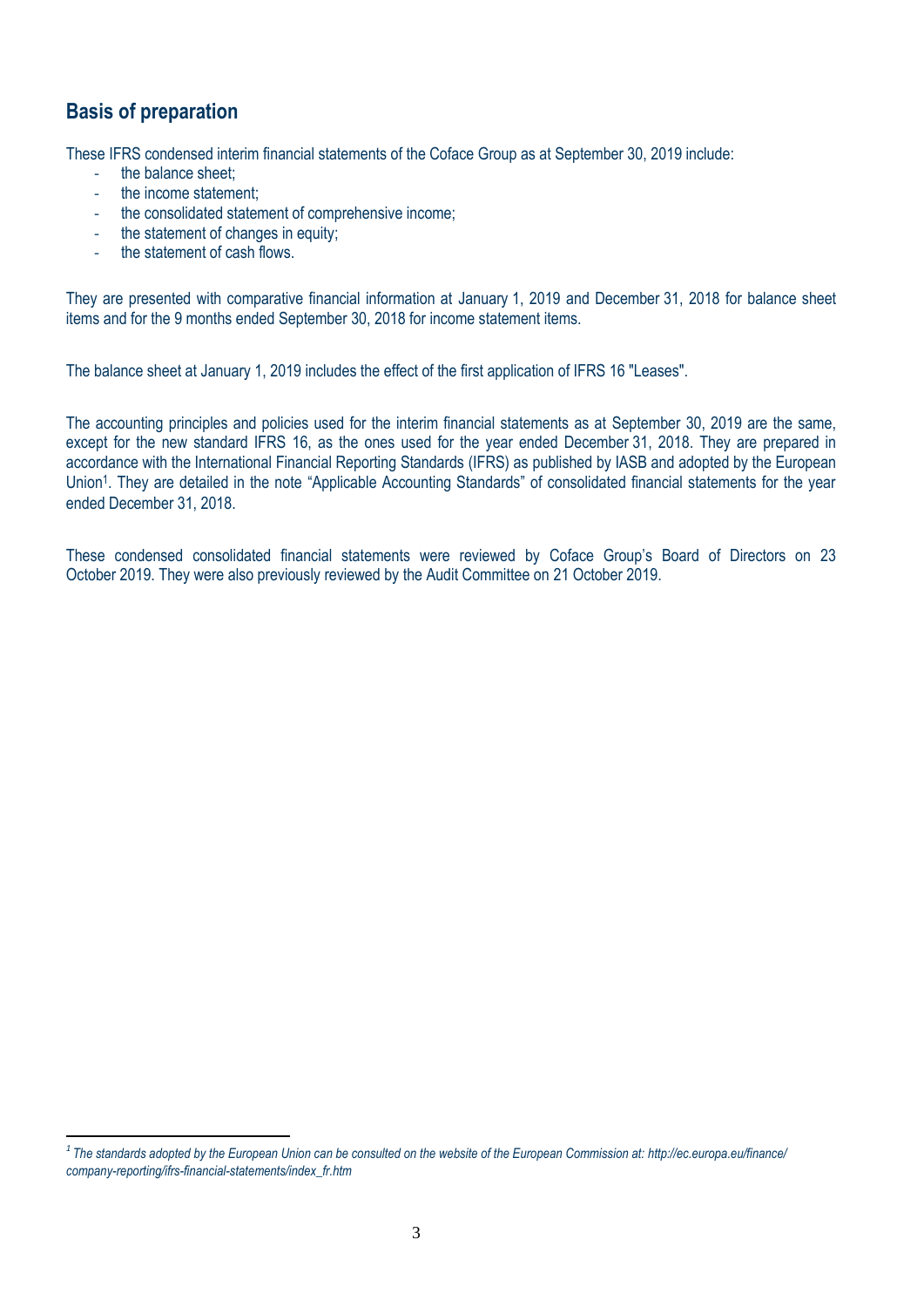### <span id="page-3-0"></span>**Significant events**

### **Acquisition of SID – PKZ (Slovenia)**

On April 15 2019, Coface announced the acquisition of all SID - PKZ, the market leader in credit insurance in Slovenia. The business will operate under the new brand name Coface PKZ. Founded by SID Bank in 2005, SID - PKZ recorded €14.3m of gross written premium in 2018. The transaction will have a neutral impact on Coface's solvency ratio. A badwill\* for €3m has been recognized in the income statement. The contribution of Coface PKZ (excluding the impact of badwill) in the group's net income as of 30 September 2019 is not significant.

\*Badwill is based on preliminary estimates and could vary pending final analysis

#### **Coface launches credit insurance offer in Greece**

The country has undertaken reforms which pave the way for a promising credit insurance market. This opening of an entity in the country extends Coface's historically strong presence in the Mediterranean and Africa region, which represented 27% of the Group's revenues in 2018.

#### **Coface South Africa new partnership**

Following the strategic partnership signed on 16 November 2018, Coface South Africa, the South African subsidiary of Compagnie française d'assurance pour le commerce extérieur, opened its capital up to 2.5% to the South African investment fund - B-BBEE Investment Holding Company, Identity Capital Partners (Pty) Ltd.

The opening of Coface South Africa's capital could be increased by up to 25% over a 10-year horizon. In addition, Coface has a call option for the shares of these minority shareholders.The impact of this transaction on the financial statements for the year is not significant.

#### **Takeover of the minority shareholders of its Brazilian subsidiary SBCE (Seguradora Brasileira C.E.)**

Coface do Brazil, the South American subsidiary of Compagnie française d'assurance pour le commerce extérieur, has acquired the minority shareholders in its Brazilian subsidiary SBCE (Seguradora Brasileira C.E.). This acquisition of 24.2% of the capital was made from two local banks, each owning 12.1%. This operation is part of the Group's desire to rationalise its presence in Brazil. The purchase of minority interests without any change in the integration method has no impact on the net result.

#### **Integration into the SBF120 index**

The Index Steering Committee of Euronext has decided to include COFACE SA in the SBF120 index and this decision was effective on Monday 26 June 2019. The SBF 120 is one of the leading Paris stock market indices. It tracks the top 120 companies, in terms of market capitalization and liquidity.

This entry follows the increased market capitalization and share liquidity of Coface, which reflect the strengthening of its fundamentals since the launch of its Fit to Win strategic plan.

### **Fitch affirms Coface AA- rating, with an outlook 'stable'**

Fitch Ratings affirmed, on July 10th 2019, Coface AA- Insurer Financial Strength (IFS) rating. The outlook remains stable. The AA- IFS ratings of Coface North America Insurance Company and Coface Re, two other major insurance operating entities of the Group, have also been affirmed with a stable outlook.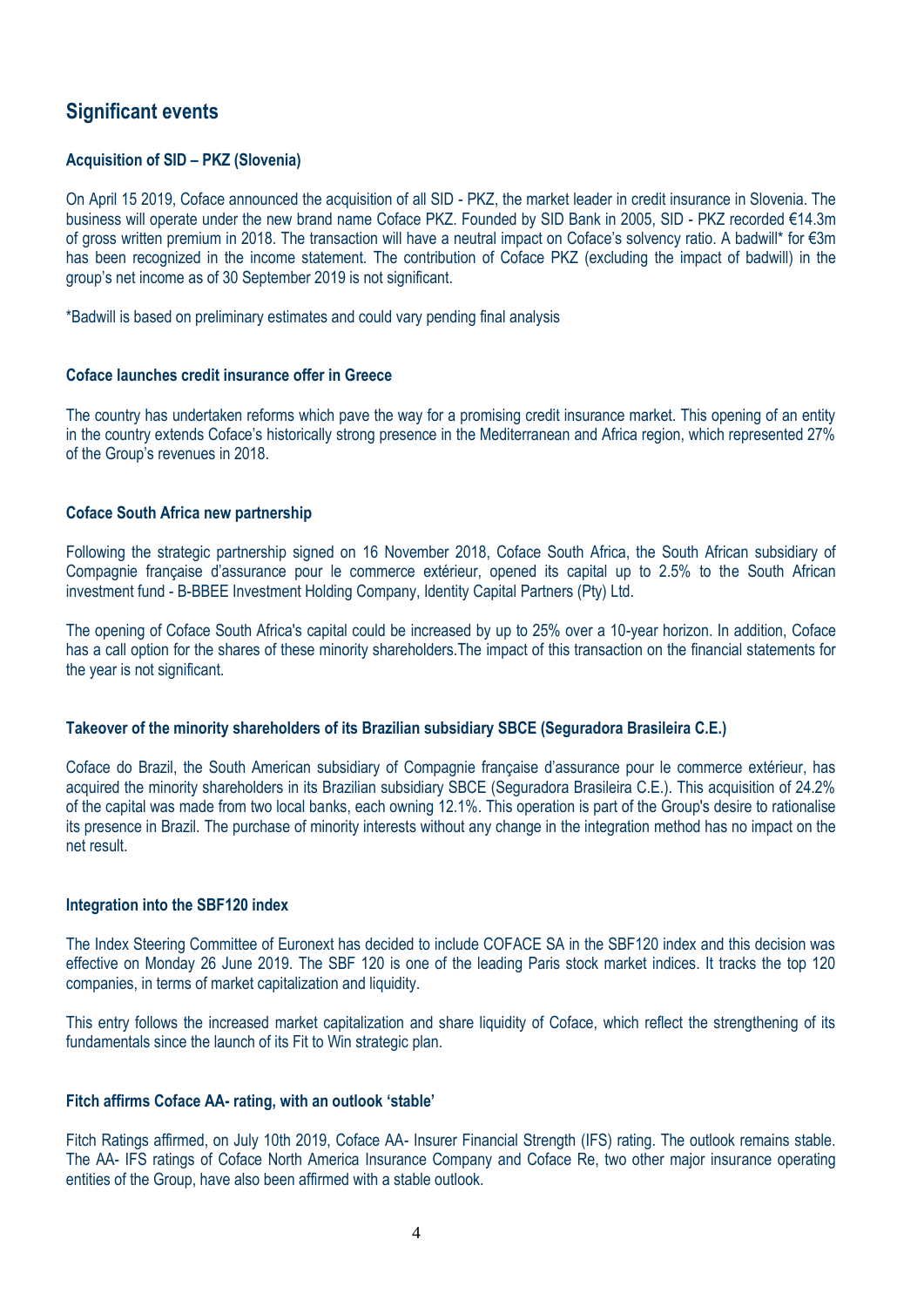In Fitch's press release, the rating agency highlights that these affirmations "are primarily driven by Coface's very strong business profile, very strong 'capitalisation and leverage', and strong profitability".

Fitch views Coface's financial performance and earnings "as strong, underpinned by underwriting profitability and effective risk management, across the cycle".

#### **Partial Internal Model submitted**

On 25 July 2019, Coface submitted to the ACPR, the French Prudential Supervision and Resolution, its Partial Internal Model. If validated, this model will enable the improved alignment of regulatory capital requirements and Coface's portfolio.

#### **Capital reduction by cancellation of treasury shares**

The Board of Directors of COFACE SA, in its meeting of 24 April 2019, decided to cancel the 1,867,312 shares bought under the share buyback programme, as announced on 25 October 2018; and correlatively, to reduce the share capital of the company.

Therefore, the share capital of COFACE SA now stands at €304,063,898 divided into 152,031,949 shares with a nominal value of €2 each.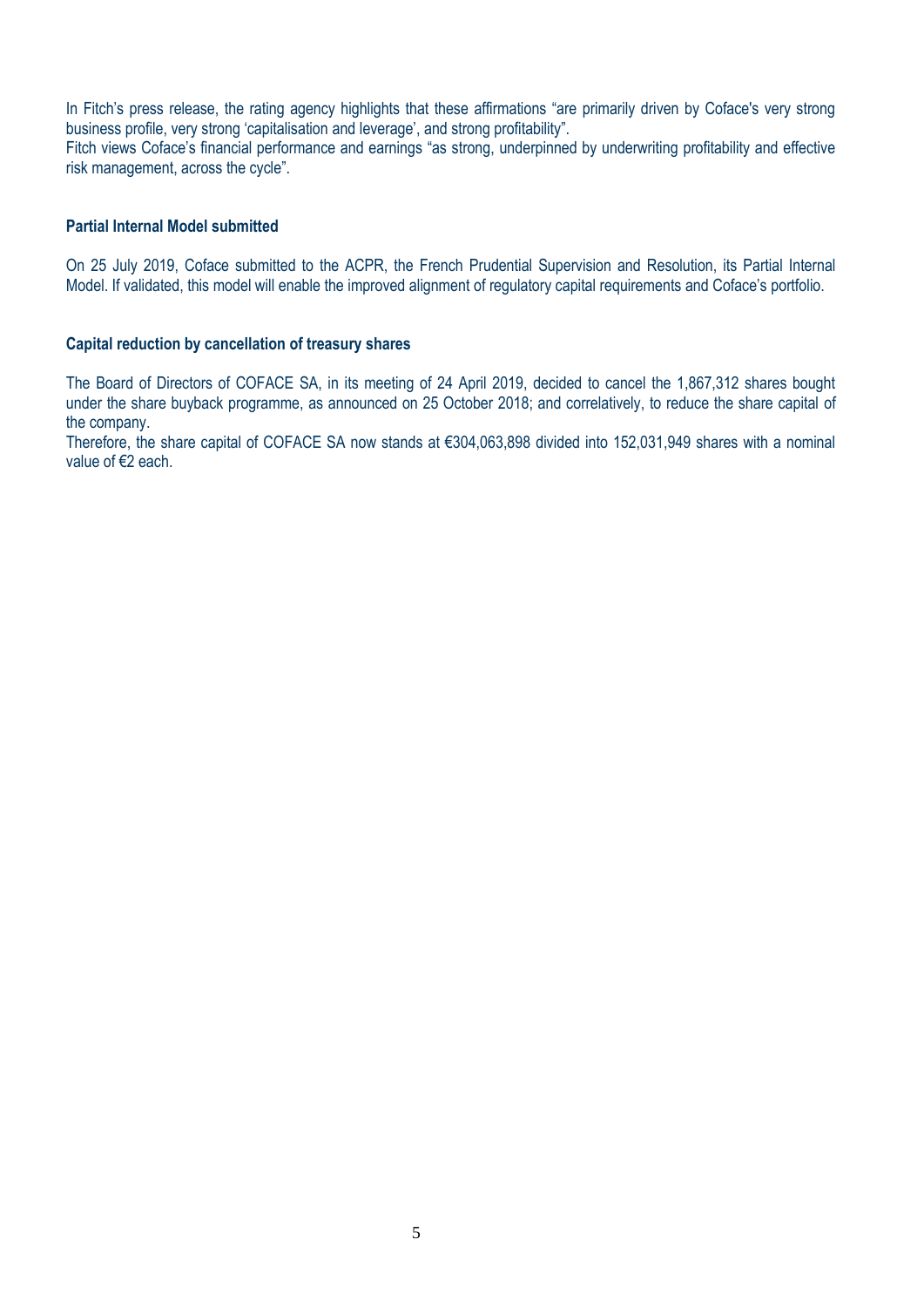## <span id="page-5-0"></span>**Consolidated balance sheet**

**Asset**

| (in thousands of euros)                                                        | Sept. 30, 2019 | Jan. 1, 2019 (*) | Dec. 31, 2018 |
|--------------------------------------------------------------------------------|----------------|------------------|---------------|
| Intangible assets                                                              | 221,124        | 220,675          | 220,675       |
| Goodwill                                                                       | 156,152        | 155,058          | 155,058       |
| Other intangible assets                                                        | 64,972         | 65,617           | 65,617        |
| Insurance business investments                                                 | 3,027,896      | 2,833,613        | 2,833,613     |
| Investment property                                                            | 288            | 288              | 288           |
| Held-to-maturity securities                                                    | 1,822          | 1,848            | 1,848         |
| Available-for-sale securities                                                  | 2,921,233      | 2,742,533        | 2,742,533     |
| <b>Trading securities</b>                                                      | (0)            | 9,527            | 9,527         |
| Derivatives                                                                    | 6,001          | 2,354            | 2,354         |
| Loans and receivables                                                          | 98,552         | 77.063           | 77,063        |
| Receivables arising from banking activities                                    | 2,400,069      | 2,509,047        | 2,509,047     |
| Reinsurers' share of insurance liabilities                                     | 458,975        | 425,398          | 425,398       |
| <b>Other assets</b>                                                            | 1,027,459      | 1,013,283        | 927,888       |
| Buildings used for operations purposes and other property, plant and equipment | 124,294        | 134,367          | 48,972        |
| Deferred acquisition costs                                                     | 42,526         | 42,176           | 42,176        |
| Deferred tax assets                                                            | 48,538         | 52,809           | 52,809        |
| Receivables arising from insurance and reinsurance operations                  | 555,209        | 498.826          | 498,826       |
| Trade receivables arising from service activities                              | 45,845         | 48,553           | 48,553        |
| Current tax receivables                                                        | 51,474         | 57,267           | 57,267        |
| Other receivables                                                              | 159,573        | 179,285          | 179,285       |
| <b>Cash and cash equivalents</b>                                               | 330,024        | 302,419          | 302,419       |
| <b>TOTAL ASSETS</b>                                                            | 7,465,547      | 7,304,435        | 7,219,040     |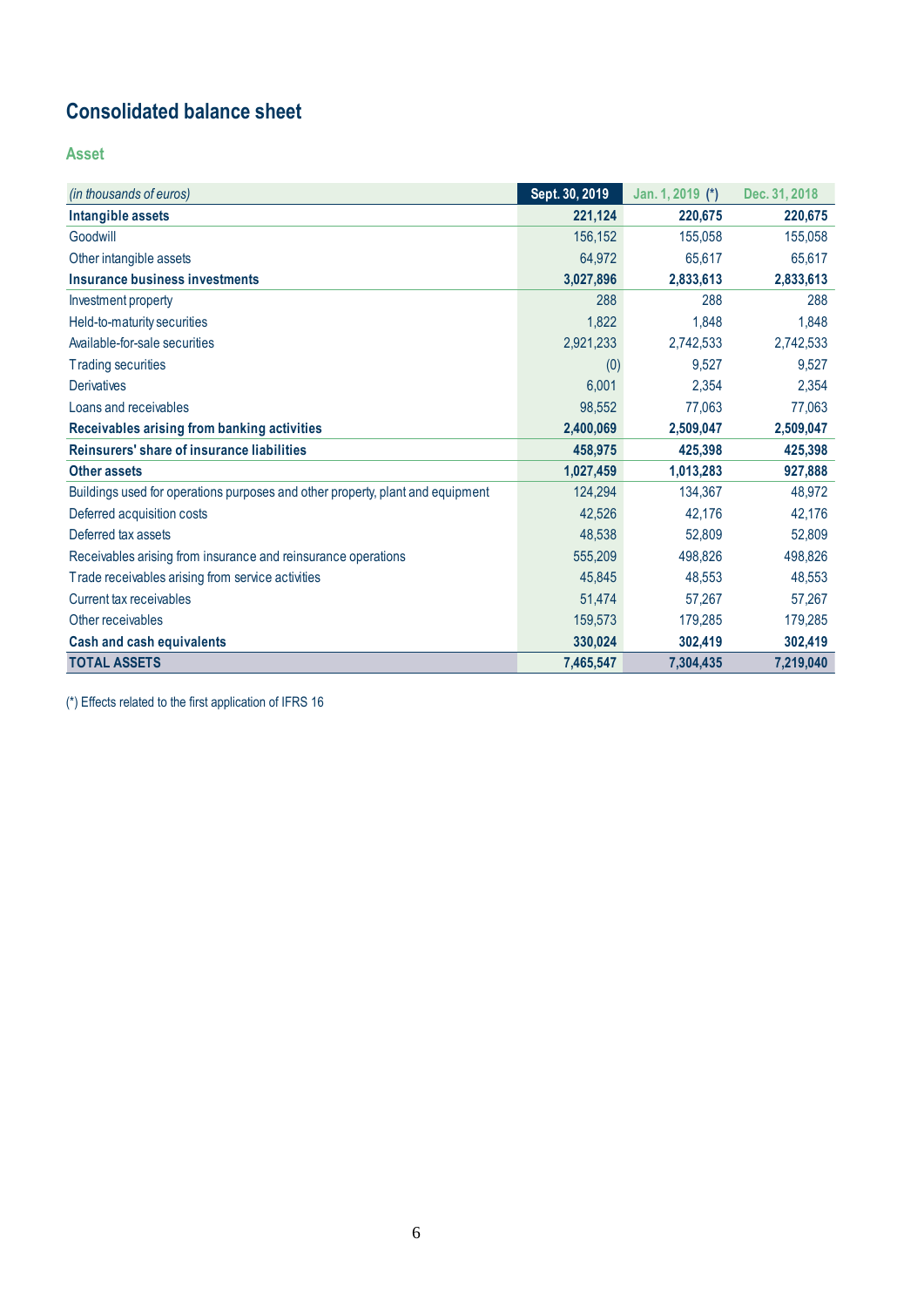### **Liability**

| (in thousands of euros)                                    | Sept. 30, 2019 | Jan. 1, 2019 (*) | Dec. 31, 2018 |
|------------------------------------------------------------|----------------|------------------|---------------|
| Equity attributable to owners of the parent                | 1,888,723      | 1,806,452        | 1,806,249     |
| Share capital                                              | 304,064        | 307,799          | 307,799       |
| Additional paid-in capital                                 | 810,420        | 810,420          | 810,420       |
| Retained earnings                                          | 512,427        | 509,128          | 508,925       |
| Other comprehensive income                                 | 144,463        | 56,772           | 56,772        |
| Consolidated net income of the year                        | 117,349        | 122,333          | 122,333       |
| <b>Non-controlling interests</b>                           | 258            | 148              | 148           |
| <b>Total equity</b>                                        | 1,888,981      | 1,806,600        | 1,806,397     |
| Provisions for liabilities and charges                     | 95,375         | 94,344           | 94,344        |
| <b>Financing liabilities</b>                               | 385,209        | 388,729          | 388,729       |
| <b>Lease liabilities</b>                                   | 91,726         | 85,395           |               |
| Liabilities relating to insurance contracts                | 1,841,076      | 1,746,379        | 1,746,379     |
| Payables arising from banking activities                   | 2,430,054      | 2,544,716        | 2,544,716     |
| Amounts due to banking sector companies                    | 617,168        | 660,204          | 660,204       |
| Amounts due to customers of banking sector companies       | 279,442        | 346,932          | 346,932       |
| Debt securities                                            | 1,533,444      | 1,537,580        | 1,537,580     |
| <b>Other liabilities</b>                                   | 733,126        | 638,272          | 638,475       |
| Deferred tax liabilities                                   | 109,002        | 96,058           | 95,962        |
| Payables arising from insurance and reinsurance operations | 241,452        | 195,653          | 195,653       |
| Current taxes payable                                      | 50,743         | 41,580           | 41,580        |
| <b>Derivatives</b>                                         | 3,789          | 1,666            | 1,666         |
| Other payables                                             | 328,140        | 303.315          | 303,614       |
| <b>TOTAL EQUITY AND LIABILITIES</b>                        | 7,465,547      | 7,304,435        | 7,219,040     |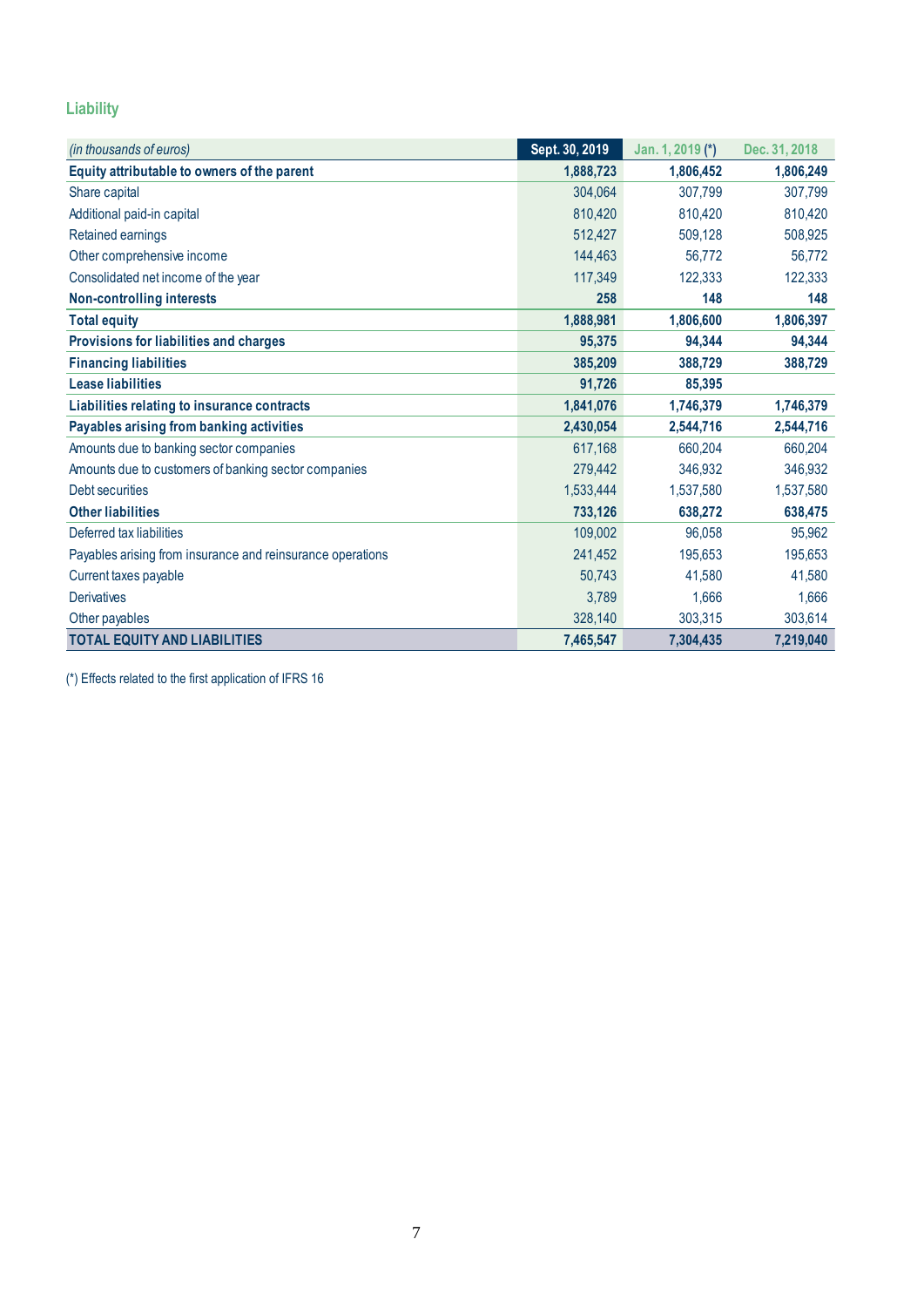# <span id="page-7-0"></span>**Effects of the first application of IFRS 16 "Leases" on the balance sheet**

**Asset**

|                                                                        |               | <b>Effect of the first</b> |                  |
|------------------------------------------------------------------------|---------------|----------------------------|------------------|
| (in thousands of euros)                                                | Dec. 31, 2018 | application of the         | Jan. 1, 2019 (*) |
|                                                                        |               | standard IFRS 16           |                  |
| Intangible assets                                                      | 220,675       |                            | 220,675          |
| Goodwill                                                               | 155,058       |                            | 155,058          |
| Other intangible assets                                                | 65,617        |                            | 65,617           |
| Insurance business investments                                         | 2,833,613     |                            | 2,833,613        |
| Investment property                                                    | 288           |                            | 288              |
| Held-to-maturity securities                                            | 1,848         |                            | 1,848            |
| Available-for-sale securities                                          | 2,742,533     |                            | 2,742,533        |
| <b>Trading securities</b>                                              | 9,527         |                            | 9,527            |
| <b>Derivatives</b>                                                     | 2,354         |                            | 2,354            |
| Loans and receivables                                                  | 77,063        |                            | 77,063           |
| Receivables arising from banking activities                            | 2,509,047     |                            | 2,509,047        |
| Reinsurers' share of insurance liabilities                             | 425,398       |                            | 425,398          |
| <b>Other assets</b>                                                    | 927,888       | 85,395                     | 1,013,283        |
| Buildings used in the business and other property, plant and equipment | 48,972        | 85,395                     | 134,367          |
| Deferred acquisition costs                                             | 42,176        |                            | 42,176           |
| Deferred tax assets                                                    | 52,809        |                            | 52,809           |
| Receivables arising from insurance and reinsurance operations          | 498,826       |                            | 498,826          |
| Trade receivables arising from other activities                        | 48,553        |                            | 48,553           |
| Current tax receivables                                                | 57,267        |                            | 57,267           |
| Other receivables                                                      | 179,285       |                            | 179,285          |
| <b>Cash and cash equivalents</b>                                       | 302,419       |                            | 302,419          |
| <b>TOTAL ASSETS</b>                                                    | 7,219,040     | 85,395                     | 7,304,435        |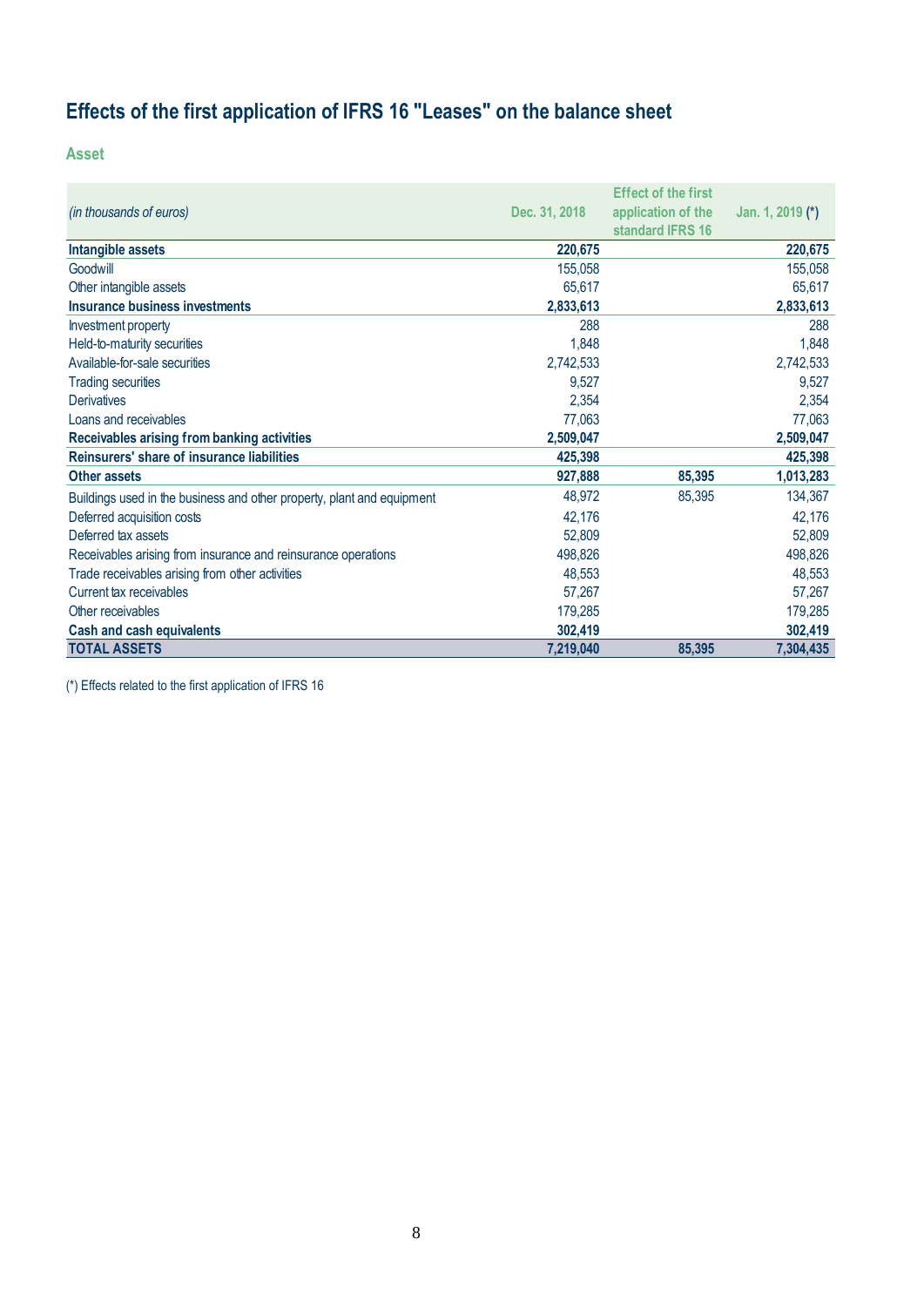### **Liability**

|                                                            |               | <b>Effect of the first</b> |                  |
|------------------------------------------------------------|---------------|----------------------------|------------------|
| (in thousands of euros)                                    | Dec. 31, 2018 | application of the         | Jan. 1, 2019 (*) |
|                                                            |               | standard IFRS 16           |                  |
| Equity attributable to owners of the parent                | 1,806,249     | 203                        | 1,806,452        |
| Share capital                                              | 307,799       |                            | 307,799          |
| Additional paid-in capital                                 | 810,420       |                            | 810,420          |
| Retained earnings                                          | 508,925       | 203                        | 509,128          |
| Other comprehensive income                                 | 56,772        |                            | 56,772           |
| Consolidated net income for the year                       | 122.333       |                            | 122,333          |
| <b>Non-controlling interests</b>                           | 148           |                            | 148              |
| <b>Total equity</b>                                        | 1,806,397     | 203                        | 1,806,600        |
| Provisions for liabilities and charges                     | 94,344        |                            | 94,344           |
| <b>Financing liabilities</b>                               | 388,729       |                            | 388,729          |
| <b>Financial liabilities</b>                               |               | 85,395                     | 85,395           |
| Liabilities relating to insurance contracts                | 1,746,379     |                            | 1,746,379        |
| Payables arising from banking sector activities            | 2,544,716     |                            | 2,544,716        |
| Amounts due to banking sector companies                    | 660,204       |                            | 660,204          |
| Amounts due to customers of banking sector companies       | 346,932       |                            | 346,932          |
| Debt securities                                            | 1,537,580     |                            | 1,537,580        |
| <b>Other liabilities</b>                                   | 638.475       | (203)                      | 638,272          |
| Deferred tax liabilities                                   | 95,962        | 96                         | 96,058           |
| Payables arising from insurance and reinsurance operations | 195,653       |                            | 195,653          |
| Current taxes payable                                      | 41,580        |                            | 41,580           |
| <b>Derivatives</b>                                         | 1,666         |                            | 1,666            |
| Other payables                                             | 303,614       | (298)                      | 303,315          |
| <b>TOTAL EQUITY AND LIABILITIES</b>                        | 7,219,040     | 85,395                     | 7,304,435        |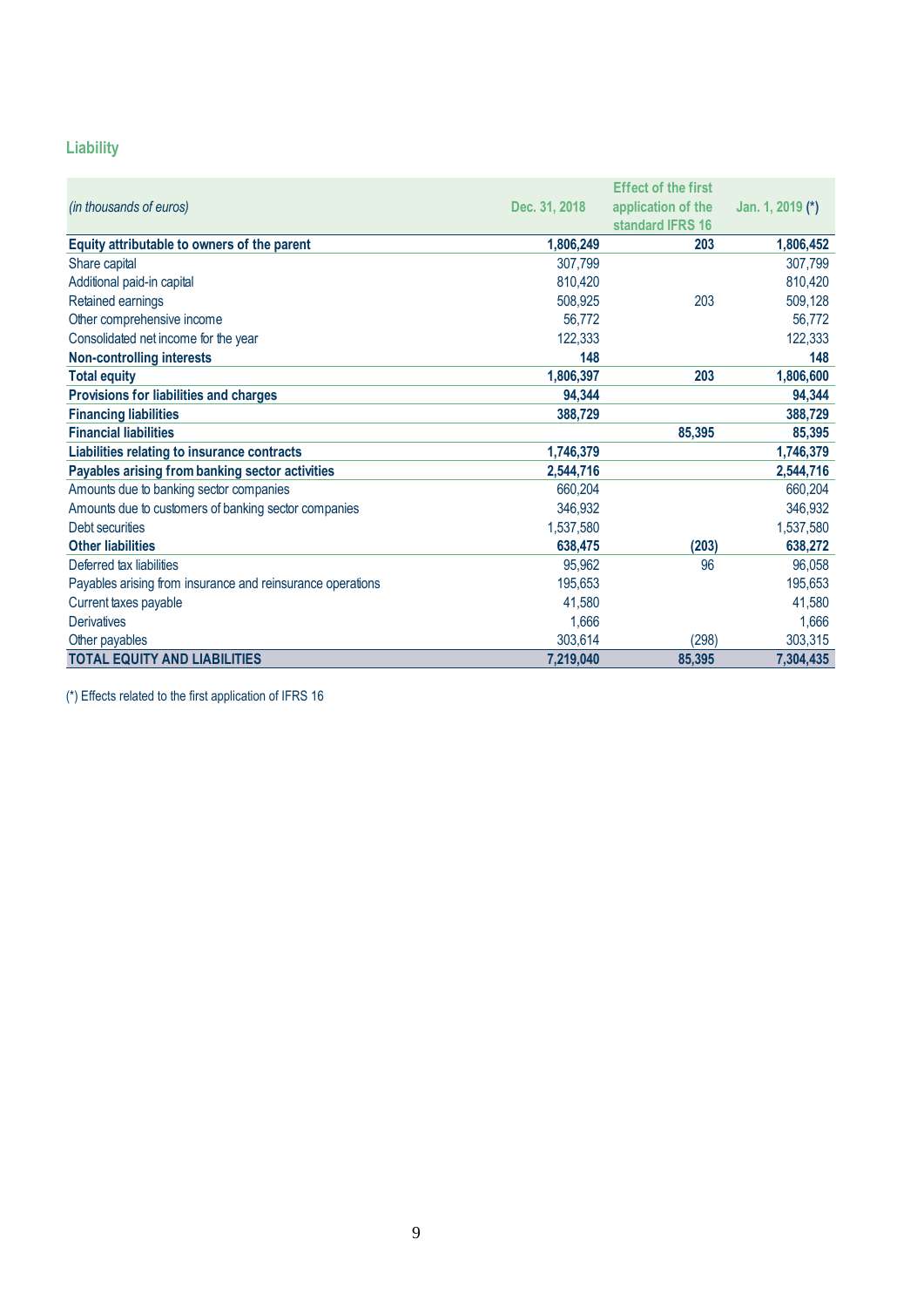## <span id="page-9-0"></span>**Consolidated income statement**

| (in thousands of euros)                                                 | Sept. 30, 2019 | Sept. 30, 2018 |
|-------------------------------------------------------------------------|----------------|----------------|
| Gross written premiums                                                  | 1,007,924      | 964,795        |
| Premium refunds                                                         | (69, 584)      | (77, 239)      |
| Net change in unearned premium provisions                               | (20, 445)      | (34, 679)      |
| <b>Earned premiums</b>                                                  | 917,895        | 852,877        |
| Fee and commission income                                               | 107,133        | 102,049        |
| Net income from banking activities                                      | 48,463         | 49,700         |
| Income from services activities                                         | 29,956         | 31,047         |
| <b>Other revenue</b>                                                    | 185,552        | 182,796        |
| <b>Revenue</b>                                                          | 1,103,447      | 1,035,673      |
| <b>Claims expenses</b>                                                  | (390, 774)     | (373, 265)     |
| Policy acquisition costs                                                | (184, 556)     | (182, 624)     |
| Administrative costs                                                    | (198, 630)     | (198, 108)     |
| Other insurance activity expenses                                       | (50, 691)      | (61, 045)      |
| Expenses from banking activities, excluding cost of risk                | (10, 193)      | (9,811)        |
| Expenses from services activities                                       | (55,990)       | (39, 835)      |
| <b>Operating expenses</b>                                               | (500, 060)     | (491, 423)     |
| <b>Risk cost</b>                                                        | (2,078)        | (1,462)        |
| UNDERWRITING INCOME BEFORE REINSURANCE                                  | 210,535        | 169,523        |
| Income and expenses from ceded reinsurance                              | (64, 803)      | (46, 750)      |
| UNDERWRITING INCOME AFTER REINSURANCE                                   | 145,732        | 122,773        |
| Investment income, net of management expenses (excluding finance costs) | 28,388         | 42,479         |
| <b>CURRENT OPERATING INCOME</b>                                         | 174,120        | 165,252        |
| Other operating income and expenses                                     | 109            | (1, 814)       |
| <b>OPERATING INCOME</b>                                                 | 174,229        | 163,438        |
| <b>Finance costs</b>                                                    | (15,808)       | (13, 499)      |
| Share in net income of associates                                       |                | 592            |
| <b>Badwill</b>                                                          | 2,968          |                |
| Income tax expense                                                      | (44, 054)      | (52, 227)      |
| <b>CONSOLIDATED NET INCOME BEFORE NON-CONTROLLING INTERESTS</b>         | 117,335        | 98,304         |
| Non-controlling interests                                               | 14             | (59)           |
| <b>NET INCOME FOR THE YEAR</b>                                          | 117,349        | 98,245         |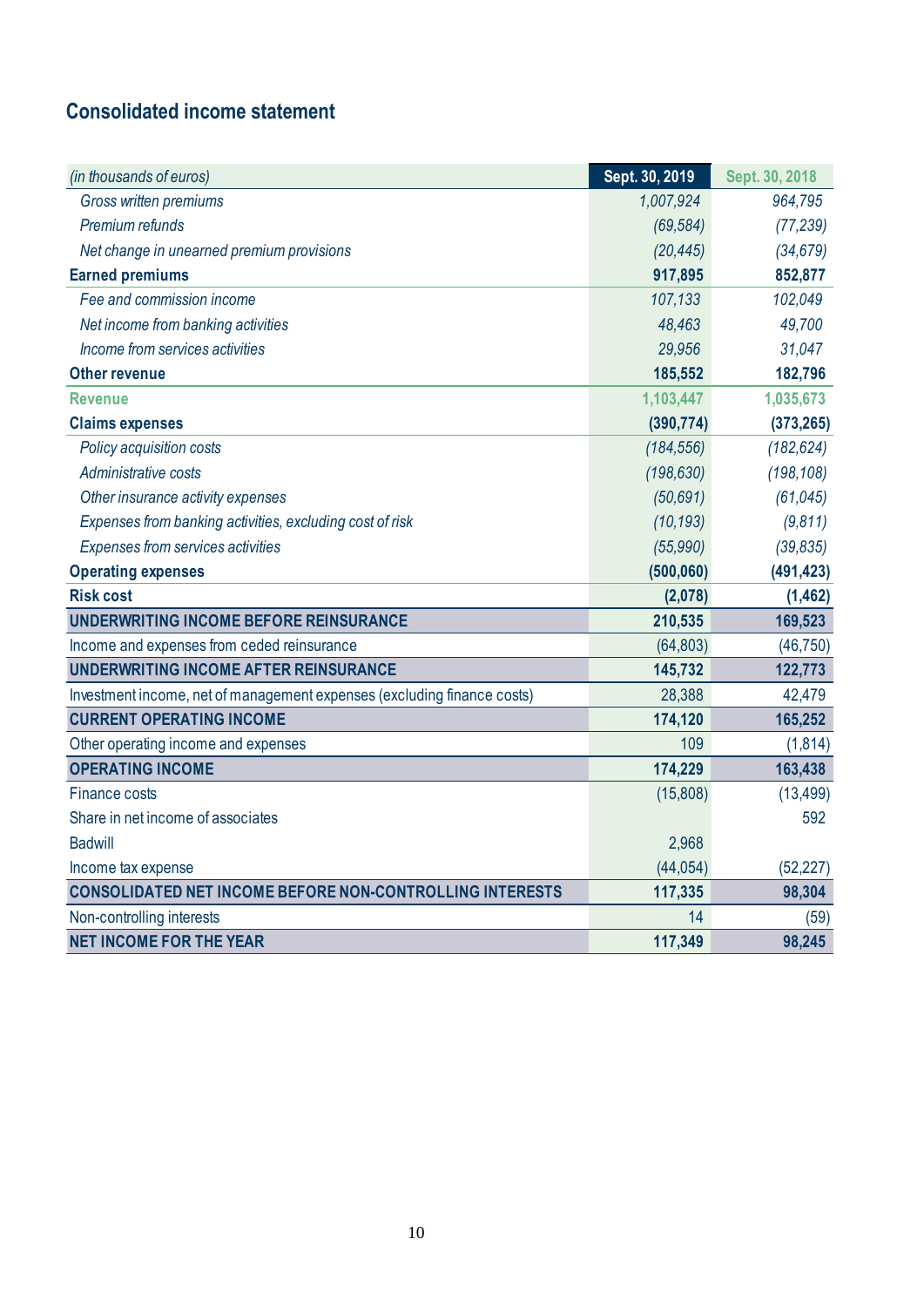# <span id="page-10-0"></span>**Consolidated statement of comprehensive income**

| (in thousands of euros)                                          | Sept. 30, 2019 | Sept. 30, 2018 |
|------------------------------------------------------------------|----------------|----------------|
| Net income of the period                                         | 117,349        | 98,245         |
| Non-controlling interests                                        | (14)           | 59             |
| Other comprehensive income                                       |                |                |
| Currency translation differences reclassifiable to income        | 23,051         | (4, 335)       |
| Reclassified to income                                           |                |                |
| Recognised in equity                                             | 23,051         | (4, 335)       |
| Fair value adjustments on available-for-sale financial assets    | 67,083         | (9,446)        |
| Recognised in equity – reclassifiable to income – gross          | 94,713         | (13, 788)      |
| Recognised in equity – reclassifiable to income – tax effect     | (21, 948)      | 3,748          |
| Reclassified to income - gross                                   | (7, 412)       | (4, 489)       |
| Reclassified to income - tax effect                              | 1,730          | 5,083          |
| Fair value adjustments on employee benefit obligations           | (2,525)        | 908            |
| Recognised in equity – not reclassifiable to income – gross      | (3,495)        | 1,180          |
| Recognised in equity – not reclassifiable to income – tax effect | 970            | (272)          |
| Other comprehensive income of the period, net of tax             | 87,609         | (12, 873)      |
| Total comprehensive income of the period                         | 204,944        | 85,431         |
| - attributable to owners of the parent                           | 204,941        | 85,514         |
| - attributable to non-controlling interests                      | 3              | (83)           |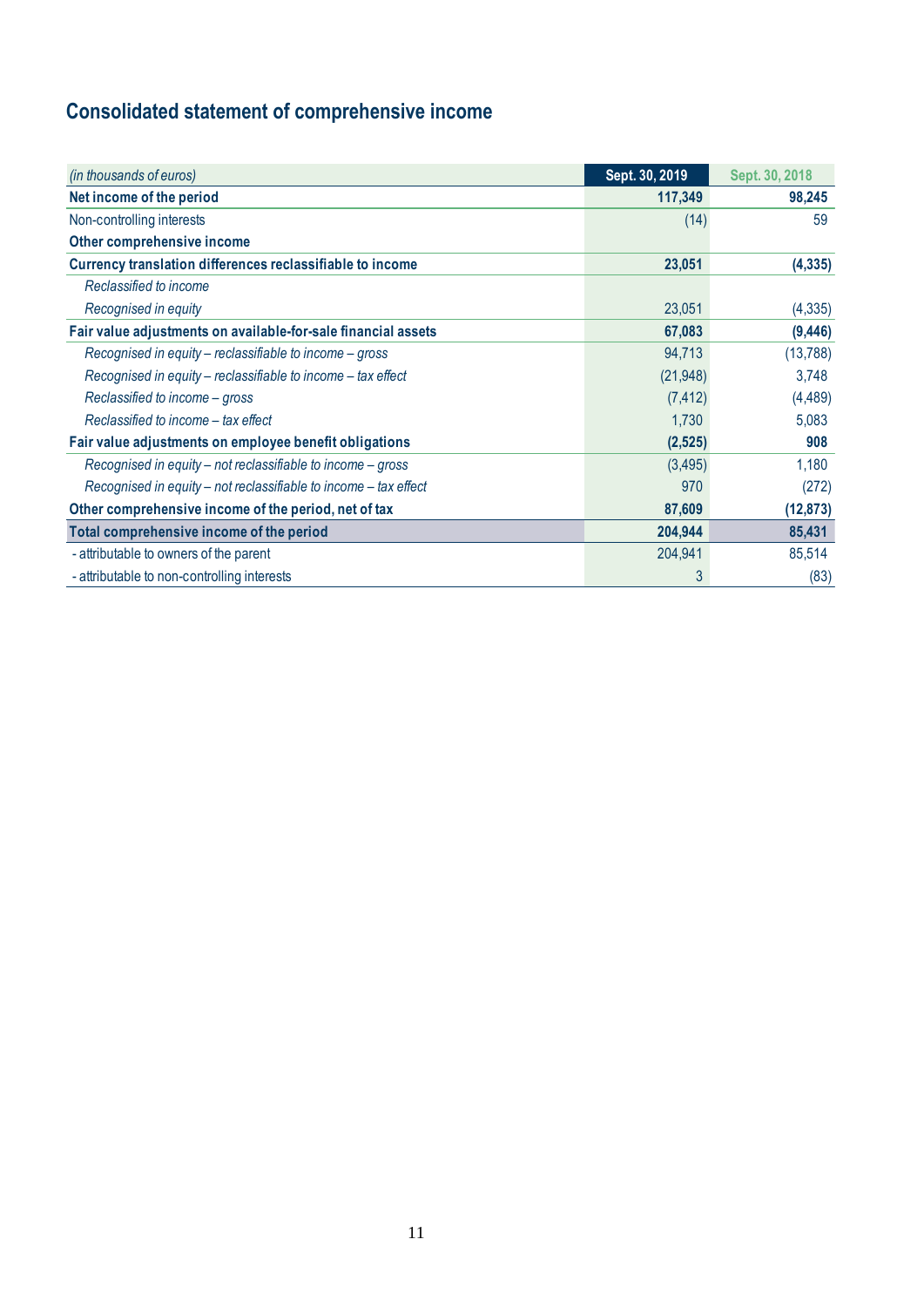# **Statement of changes in equity**

<span id="page-11-0"></span>

|                                                                                         |               |          |                          |                           | Other comprehensive income                    |                                           |                                                   |                              |                                                             |                                  |                     |
|-----------------------------------------------------------------------------------------|---------------|----------|--------------------------|---------------------------|-----------------------------------------------|-------------------------------------------|---------------------------------------------------|------------------------------|-------------------------------------------------------------|----------------------------------|---------------------|
| (in thousands of euros)                                                                 | Share capital | Premiums | Consolidated<br>reserves | <b>Treasury</b><br>shares | Foreign<br>currency<br>translation<br>reserve | Reclassifiable<br>revaluation<br>reserves | Non-<br>reclassifiable<br>revaluation<br>reserves | Net income<br>for the period | <b>Equity</b><br>attributable<br>to owners of<br>the parent | Non-<br>controlling<br>interests | <b>Total equity</b> |
| Equity at December 31, 2017                                                             | 314,496       | 810,420  | 523.027                  | (4,666)                   | (24.913)                                      | 124.623                                   | (23.579)                                          | 83.213                       | 1.802.621                                                   | 160                              | 1.802.781           |
| Effect of the first application of the standard IFRS 9                                  |               |          | (198)                    |                           |                                               |                                           |                                                   |                              | (198)                                                       |                                  | (198)               |
| 2017 net income to be appropriated                                                      |               |          | 83,213                   |                           |                                               |                                           |                                                   | (83, 213)                    |                                                             |                                  |                     |
| Payment of 2017 dividends in 2018                                                       |               |          | (52,895)                 |                           |                                               |                                           |                                                   |                              | (52,895)                                                    | (6)                              | (52, 901)           |
| <b>Total transactions with owners</b>                                                   | (0)           | (0)      | 30,318                   | (0)                       | (0)                                           | (0)                                       | (0)                                               | (83, 213)                    | (52, 895)                                                   | (6)                              | (52, 901)           |
| December 31, 2018 net income                                                            |               |          |                          |                           |                                               |                                           |                                                   | 122,333                      | 122,333                                                     | 353                              | 122,686             |
| Fair value adjustments on available-for-sale financial assets recognized                |               |          |                          |                           |                                               | (18,668)                                  |                                                   |                              | (18,668)                                                    | (3)                              | (18, 671)           |
| Fair value adjustments on available-for-sale financial assets reclassified              |               |          |                          |                           |                                               | 686                                       |                                                   |                              | 686                                                         | (0)                              | 686                 |
| to income                                                                               |               |          |                          |                           |                                               |                                           |                                                   |                              |                                                             |                                  |                     |
| Change in actuarial gains and losses (IAS 19R)                                          |               |          |                          |                           |                                               |                                           | 1.395                                             |                              | 1.395                                                       |                                  | 1.395               |
| Currency translation differences                                                        |               |          |                          |                           | (2,767)                                       |                                           |                                                   |                              | (2,767)                                                     | (103)                            | (2,870)             |
| Cancellation of COFACE SA shares                                                        | (6,697)       |          | (23, 303)                | 30,000                    |                                               |                                           |                                                   |                              |                                                             |                                  |                     |
| Treasury shares elimination                                                             | $\Omega$      |          |                          | (46, 786)                 |                                               |                                           |                                                   |                              | (46, 786)                                                   |                                  | (46, 786)           |
| Free share plans expenses                                                               |               |          | 515                      |                           |                                               |                                           |                                                   |                              | 515                                                         |                                  | 515                 |
| Transactions with shareholders                                                          |               |          | 18                       |                           | (5)                                           |                                           |                                                   |                              | 13                                                          | (253)                            | (240)               |
| Equity at December 31, 2018                                                             | 307.799       | 810,420  | 530,377                  | (21.452)                  | (27, 685)                                     | 106,641                                   | (22.184)                                          | 122.333                      | 1,806,249                                                   | 148                              | 1,806,397           |
| Effect of the first application of the standard IFRS 16                                 |               |          | 202                      |                           |                                               |                                           |                                                   |                              | 202                                                         |                                  | 202                 |
| 2018 net income to be appropriated                                                      |               |          | 122.333                  |                           |                                               |                                           |                                                   | (122, 333)                   |                                                             |                                  |                     |
| Payment of 2018 dividends in 2019                                                       |               |          | (119.424)                |                           |                                               |                                           |                                                   |                              | (119, 424)                                                  | (6)                              | (119, 430)          |
| <b>Total transactions with owners</b>                                                   | (0)           | (0)      | 2,909                    | (0)                       | (0)                                           | (0)                                       | (0)                                               | (122, 333)                   | (119, 424)                                                  | (6)                              | (119, 430)          |
| September 30, 2019 net income                                                           |               |          |                          |                           |                                               |                                           |                                                   | 117 349                      | 117,349                                                     | (14)                             | 117,335             |
| Fair value adjustments on available-for-sale financial assets recognized                |               |          |                          |                           |                                               | 72.759                                    |                                                   |                              | 72.759                                                      | 6                                | 72.765              |
| in equity<br>Fair value adjustments on available-for-sale financial assets reclassified |               |          |                          |                           |                                               | (5,682)                                   |                                                   |                              | (5,682)                                                     | (0)                              | (5,682)             |
| to income                                                                               |               |          |                          |                           |                                               |                                           |                                                   |                              |                                                             |                                  |                     |
| Change in actuarial gains and losses (IAS 19R)                                          |               |          |                          |                           |                                               |                                           | (2,525)                                           |                              | (2,525)                                                     |                                  | (2,525)             |
| Currency translation differences                                                        |               |          |                          |                           | 23,040                                        |                                           |                                                   |                              | 23,040                                                      | 11                               | 23,051              |
| Treasury shares elimination                                                             |               |          |                          | (4,738)                   |                                               |                                           |                                                   |                              | (4,738)                                                     |                                  | (4,738)             |
| Free share plans expenses                                                               |               |          | 1,250                    |                           |                                               |                                           |                                                   |                              | 1,250                                                       |                                  | 1,250               |
| Transactions with shareholders                                                          |               |          | 144                      |                           | 99                                            |                                           |                                                   |                              | 243                                                         | 113                              | 356                 |
| Equity at September 30, 2019                                                            | 304,064       | 810,420  | 523,617                  | (11.190)                  | (4,546)                                       | 173,718                                   | (24, 709)                                         | 117,349                      | 1,888,723                                                   | 258                              | 1,888,981           |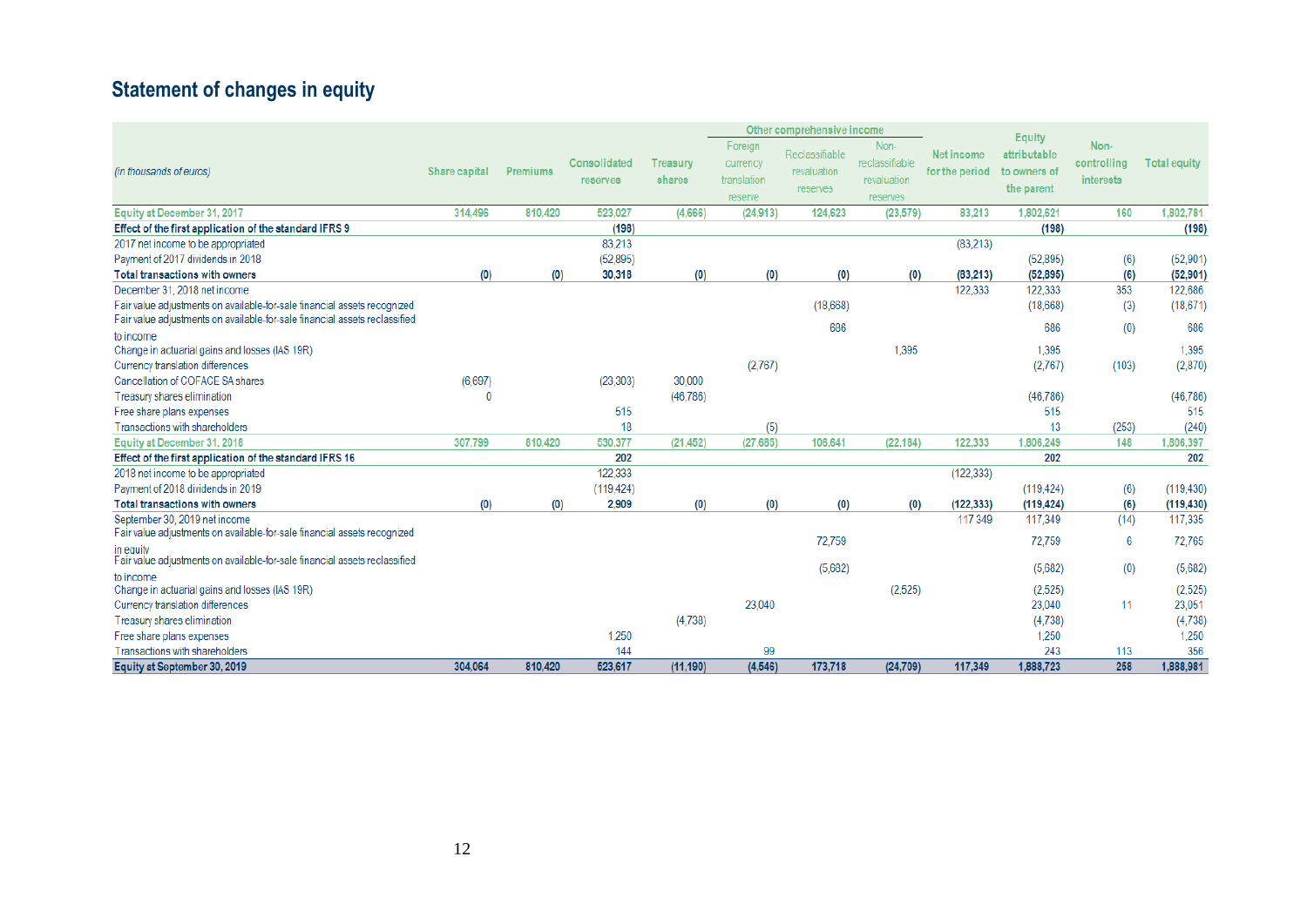### <span id="page-12-0"></span>**Consolidated statement of cash flows**

| (in thousands of euros)                                                                                      | Sept. 30, 2019 | Sept. 30, 2018 |
|--------------------------------------------------------------------------------------------------------------|----------------|----------------|
| Net income for the period                                                                                    | 117,349        | 98,245         |
| Non-controlling interests                                                                                    | (14)           | 59             |
| Income tax expense                                                                                           | 44,054         | 52,227         |
| +/- Share in net income of associates                                                                        |                | (592)          |
| Finance costs                                                                                                | 15,808         | 13,499         |
| Operating income (A)                                                                                         | 177,197        | 163,438        |
| +/- Depreciation, amortization and impairment losses                                                         | 28,384         | (9,490)        |
| +/- Net additions to / reversals from technical provisions                                                   | 45,505         | 62,305         |
| +/- Unrealized foreign exchange income / loss                                                                | (2,350)        | (14, 018)      |
| +/- Non-cash items                                                                                           | (20, 700)      | 15             |
| Total non-cash items (B)                                                                                     | 50,839         | 38,812         |
| Gross cash flows from operations $(C) = (A) + (B)$                                                           | 228,036        | 202,250        |
| Change in operating receivables and payables                                                                 | 47,934         | (40,031)       |
| Net taxes paid                                                                                               | (28, 144)      | (49, 348)      |
| Net cash related to operating activities (D)                                                                 | 19,790         | (89, 379)      |
| Increase (decrease) in receivables arising from factoring operations                                         | 101,882        | 75,208         |
| Increase (decrease) in payables arising from factoring operations                                            | (71, 627)      | 20,455         |
| Increase (decrease) in factoring liabilities                                                                 | (36, 130)      | 5,549          |
| Net cash generated from banking and factoring operations (E)                                                 | (5, 875)       | 101,212        |
| Net cash generated from operating activities $(F) = (C + D + E)$                                             | 241,951        | 214,083        |
| Acquisitions of investments                                                                                  | (726, 932)     | (707, 653)     |
| Disposals of investments                                                                                     | 669,857        | 778,763        |
| Net cash used in movements in investments (G)                                                                | (57, 075)      | 71,110         |
| Acquisitions of consolidated subsidiaries, net of cash acquired                                              | (11, 186)      |                |
| Disposals of consolidated companies, net of cash transferred                                                 |                | 14,202         |
| Net cash used in changes in scope of consolidation (H)                                                       | (11, 186)      | 14,202         |
| Acquisitions of property, plant and equipment and intangible assets                                          | (23, 412)      | (11, 721)      |
| Disposals of property, plant and equipment and intangible assets                                             | 13,524         | 212            |
| Net cash generated from (used in) acquisitions and disposals of property, plant and equipment and intangible |                |                |
| assets (I)                                                                                                   | (9,888)        | (11, 509)      |
| Net cash used in investing activities $(J) = (G+H+I)$                                                        | (78,149)       | 73,803         |
| Proceeds from the issue of equity instruments                                                                |                |                |
| Treasury share transactions                                                                                  | (4,738)        | (30, 712)      |
| Dividends paid to owners of the parent                                                                       | (119, 424)     | (52, 895)      |
| Dividends paid to non-controlling interests                                                                  | (6)            | (6)            |
| Cash flows related to transactions with owners                                                               | (130, 433)     | (83, 613)      |
| Proceeds from the issue of debt instruments                                                                  | (0)            |                |
| Cash used in the redemption of debt instruments                                                              | (0)            |                |
| Lease liabilities variations                                                                                 | 6,054          |                |
| Interests paid                                                                                               | (19, 328)      | (17, 023)      |
| Cash flows related to the financing of Group operations                                                      | (13, 275)      | (17, 023)      |
| Net cash generated from (used in) financing activities (K)                                                   | (143, 707)     | (100, 636)     |
| Impact of changes in exchange rates on cash and cash equivalents (L)                                         | 7,511          | (10, 580)      |
| NET INCREASE IN CASH AND CASH EQUIVALENTS (F+J+K+L)                                                          | 27,606         | 176,670        |
| Net cash generated from operating activities (F)                                                             | 241,951        | 214,083        |
| Net cash used in investing activities (J)                                                                    | (78, 149)      | 73,803         |
| Net cash generated from (used in) financing activities (K)                                                   | (143, 707)     | (100, 636)     |
| Impact of changes in exchange rates on cash and cash equivalents (L)                                         | 7,511          | (10, 580)      |
| Cash and cash equivalents at beginning of period                                                             | 302,419        | 264,325        |
| Cash and cash equivalents at end of period                                                                   | 330,024        | 440,995        |
| NET CHANGE IN CASH AND CASH EQUIVALENTS                                                                      | 27,606         | 176,670        |